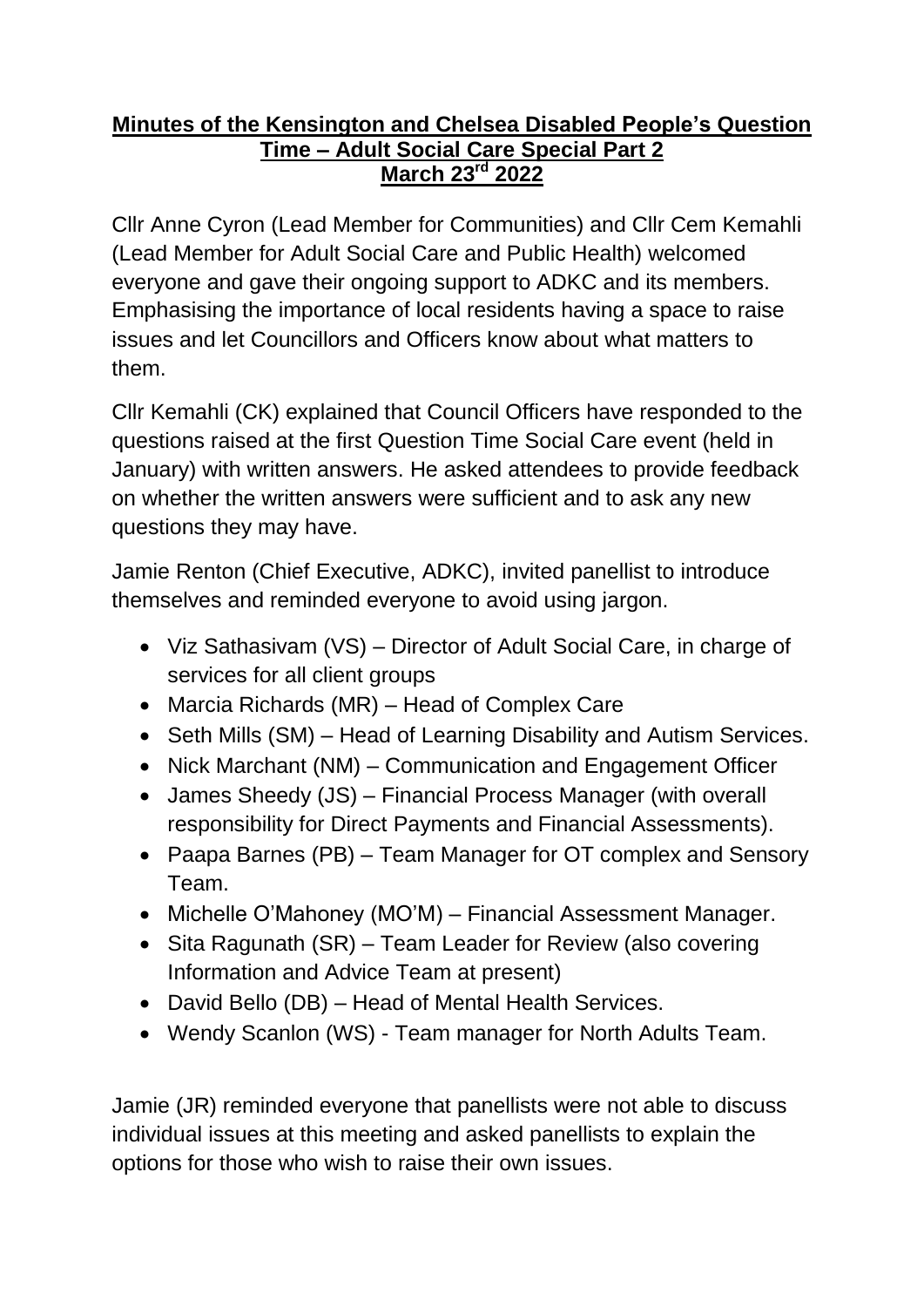VS explained that the Council would like to create a forum where they can listen to local residents. Where there are complaints, the Council's Customer Care Team can look into people's issues and provide a full response.

MR said that people who have an allocated social worker can also contact their social worker, or the duty social worker, who can bring questions to the team leader or even to Marcia. If there are complaints, the Customer Care Team can help.

Customer Care Team Email: hsscustomercare@rbkc.gov.uk

JR shared the screen showing the advance questions and the Council's written responses (included with these minutes). Explaining that these responses are guidelines only and that people should speak to Council staff about their own specific circumstances.

Question: Why do people in K&C have to pay for their care when people living in Hammersmith and Fulham don't.

CK explained that this is a political decision. The Government allows councils to charge people for care. They have however recently announced changes, including a cap on the amount that people will be charged. The Council are waiting to see the outcome of the Government's White Paper. He mentioned that the Government announcements could mean that people who have not asked for the Council to pay for help previously might ask to be assessed, which would mean more pressure on staff. He pointed out that it is important that the people who are better off in Kensington and Chelsea don't receive care subsidised by people who can least afford it. Once the Government makes their announcement, the Council will be looking at who might lose out as a result.

ADKC member Kush K asked why Councillors don't consider making care and support free for people on means-tested benefits and increasing the 'Minimum Income Guarantee' - the amount that people MUST be left with to pay for basic living costs.

CK explained that the Council is starting to look at changes. However, it is vital that we wait until after the Government reform and see if there are people who will lose out because of it.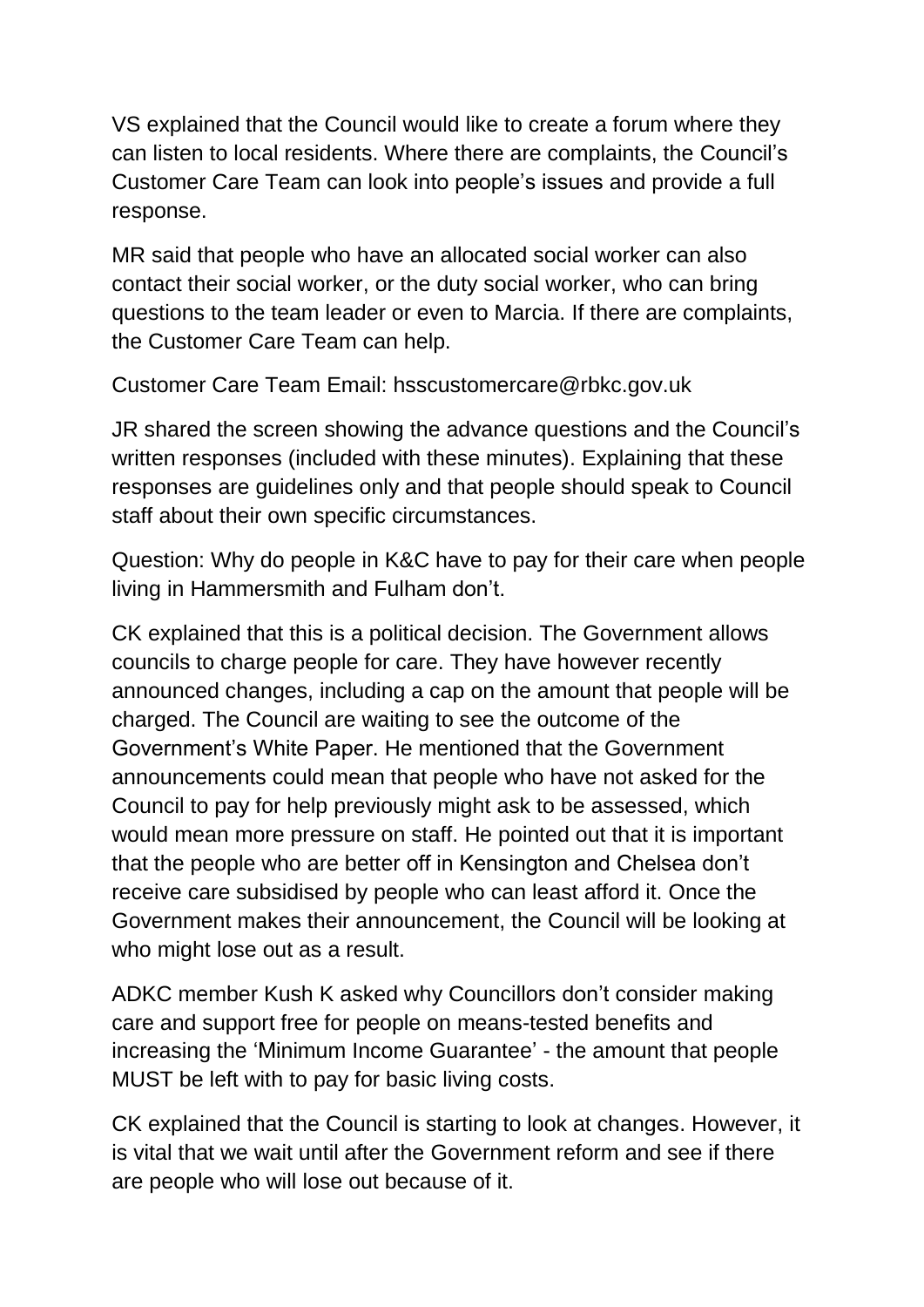ADKC member Ziad S said that he could understand charging if people are earning a lot, but that it was not right to charge people who are solely reliant on benefits, as they are disabled.

Question – Why does the council say that people are charged what they can afford? There is no real assessment of income and expenditure, like debt advisors do - and no real understanding of the cost of living. Real affordability doesn't come into it!

MO'M explained that everyone is offered a face-to-face assessment about expenditure. The Council is producing new guidance about Disability Related Expenditure – which is a way to minimise the charges. The Council has also made it easier for people to provide evidence – including setting up a WhatsApp number to submit proof by photos. People will be allowed to keep an extra 3% of their money this year and the Council is more generous than the Government limits. The Assessment Team can refer people to the Citizen's Advice Bureau to make sure they are receiving all of the benefits they are entitled to. The Finance Team will work closely with ADKC and its members.

ADKC member, Margaret C-I asked how often people are financially assessed.

MO'M explained that, every year there is an increase as benefits go up. People can contact the Council at any point if there is a change to their financial circumstances. They wait to hear from people in case they say their circumstances have changed. Otherwise the assessment is roughly every three years.

Question – If you are lucky and get a copy of the support plan, it seems like they are talking about someone else! Why can't we at least be given the option of writing our own Care and Support Plans - for the council to check and sign off - anymore?

MR explained that social workers should work in conjunction with service users to create the Support Plan. There would be no problem if service users and their families do their own Support Plan, as long as this is in the same format as the forms the Council uses. Once the social worker has done the assessment and identified care and support needs, the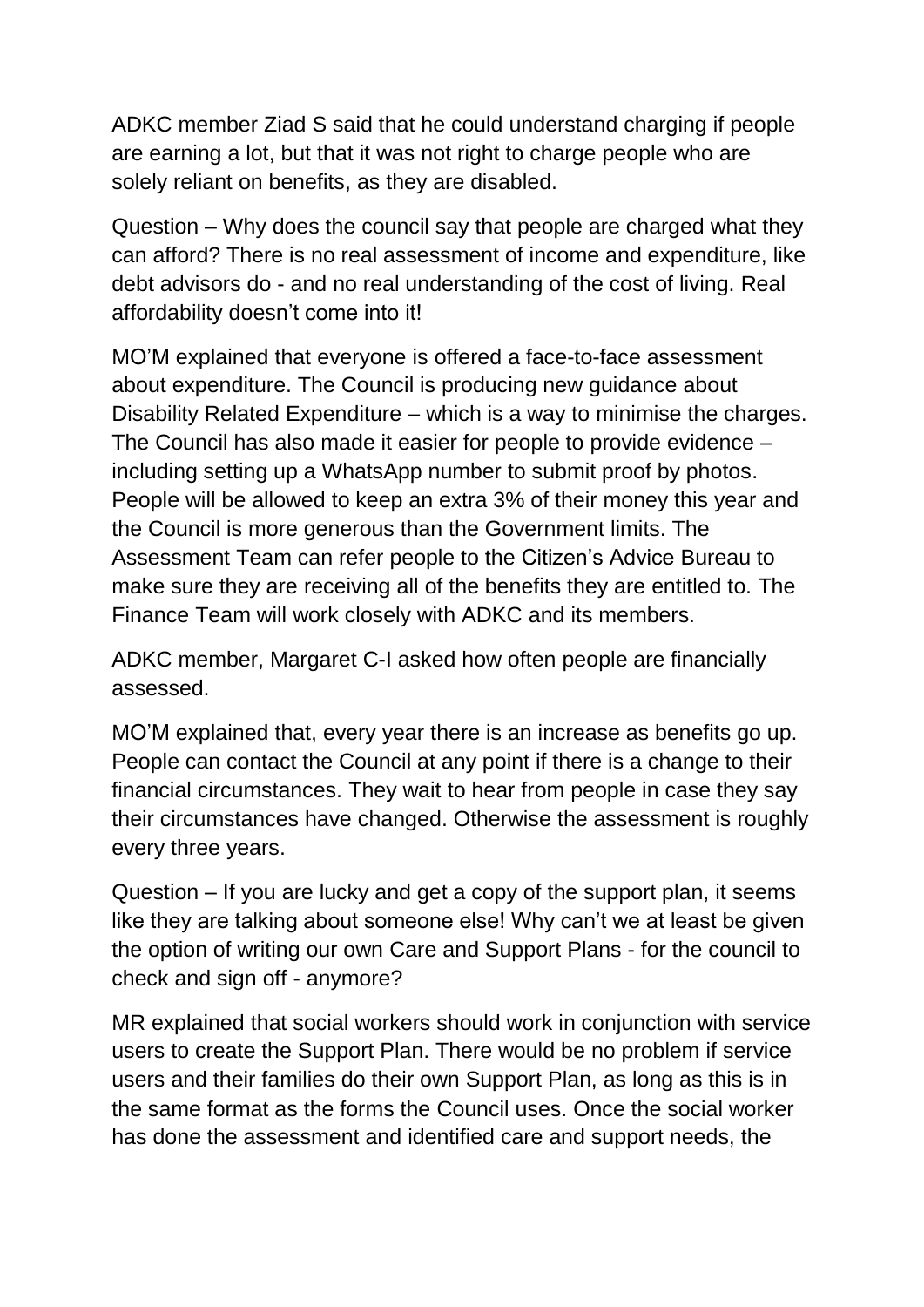plan should be done. People will have the opportunity to correct the Support Plan and re-adjust the plan so that they recognise and own It.

ADKC member Amorin A said that this is the first time she has heard about being able to be involved in planning support. She asked if people will be given the template.

ADKC member Tolive D asked that, if the Care and Support Plan is supposed to be owned by the individual, why can't people see it first?

MR replied that, if people are not automatically given a copy of their Care and Support Plan, they should ask for it, as well as a copy of the assessment / review.

Question – The ultimate decisions about how we can have support to live our lives are being made by people who have either never met us (people on the "panel"), or who don't really know us (the review social workers who meet us for 2 hours and re-write the support plan). Can we ask to meet with panel members or the managers who are making the decisions so we have more confidence that they know us? How can things be changed so we feel like it is more of an equal partnership?

WS explained that most social work staff try to deliver 'person-centred' Assessments and Support Plans. Some people (and in some cases, their families), have been very proactive in the Support Plans and usually the Support Plan works a lot better as a result. She made a commitment to remind staff about 'person-centred planning' but explained that social work staff have to work within a financial framework, so sometimes have to get "panel authorisation". They have to be creative in using the money and they cannot fund something that is free elsewhere – this means that people do not always get what they would like. The Council can provide assistive technology as part of support planning.

Tolive said that she would like to find out more about this.

WS explained that this is delivered through the council's Occupational Therapists (OTs) and includes things like falls sensors and kitchen equipment which can be used to promote independence.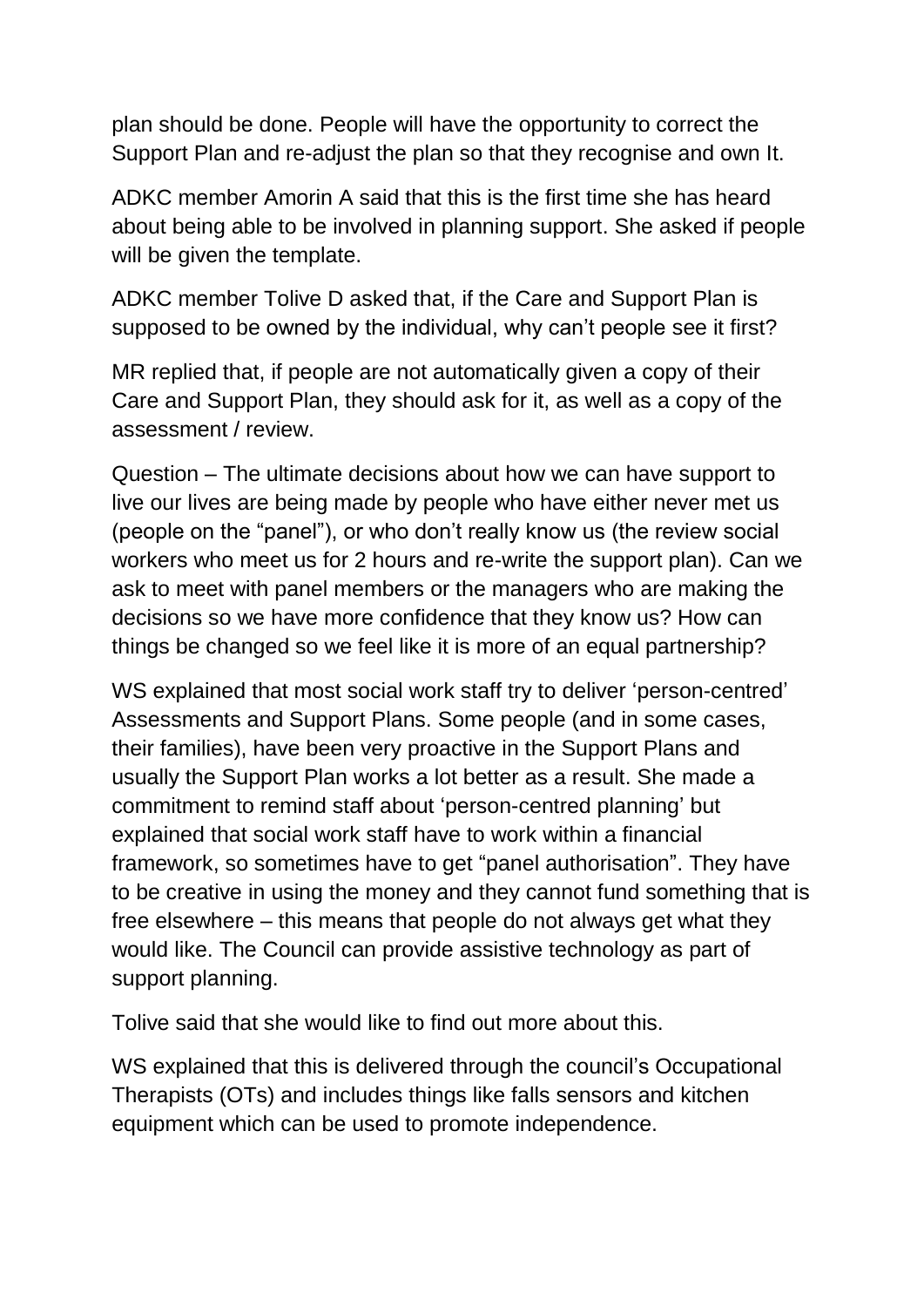PB explained that the team would be happy to discuss what might be available to suit each person, as there are so many bits of equipment. Anyone can self-refer or ask the social worker to refer, if they would like to speak more.

MR mentioned that there are more and more bits of 'digital' equipment that have come up, especially over the last two years, so care and support is less intrusive.

ADKC member Rose mentioned that some people don't realise the support that they need and therefore say that they don't need care.

SM explained that, if people can't take part in support planning, they will be referred to advocacy.

WS also mentioned that social workers will collect and collate information from various sources into a Care Plan.

SR explained that, if care packages are stable, the Council have a responsibility to review at least once a year. However, this can occur more frequently initially. It is not possible to continually provide allocated social workers as there are three social workers and four Independent Living Assessors (ILAs) for 900 clients. They try to re-allocate the same staff member, who knows the client, whenever they can for the review. However, there is no way to keep a social worker allocated all the time.

ADKC member, Shpresa S, commented that this system does not work for those who need more on-going support.

Rose asked whether sheltered housing scheme managers are invited to be part of the review?

SR confirmed that the Review Team always try to get the views of all the people involved in care. However, they have to ask the service user who they would like to be part of the review.

Margaret explained that her personal experience had been different, that a person that she had asked the Council to involve was not contacted.

WS explained that there are regular meetings with staff and made a commitment to raise with team members that they need to work harder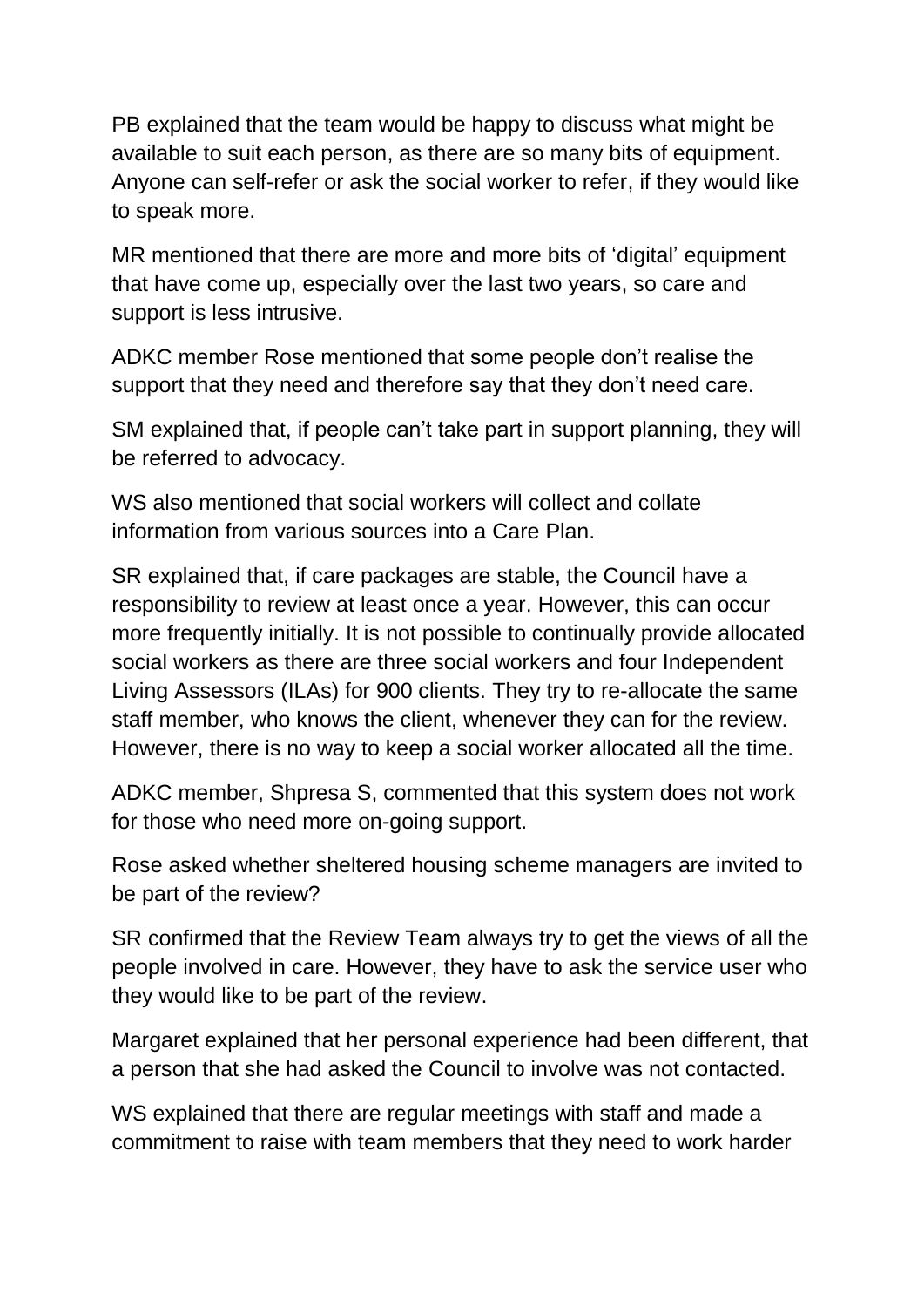to involve extended contacts. Senior managers will check this is done when they sign off assessments

Question - How does the council decide how much support is enough support? Do council staff and councillors feel the support on offer from Kensington and Chelsea really allows people to have a reasonable quality of life? Would they feel they were able to live a decent quality life if only able to use the toilet 4 times a day, at specific times and not between 8pm and 8 am? Or if only they relied on one - microwave meal a day with a dry sandwich left out?... or if they are a family carer providing all night support as the council says they do not provide night support?

MR explained that the Council doesn't provide 24 hour care at home. However, care providers offer support between 7am and 10pm. Most care workers are female and there are added safety difficulties for people working at night. She explained that having a Direct Payment can offer more flexibility than care agency support arranged by the council. The council cannot tell when someone will need to use the toilet, so the care and support plans try to spread out calls across the day to ensure dignity. She also mentioned that, as there is no 'Meals On Wheels' service, when planning support, the social workers ensure that lunch calls allow enough time for a "sufficient" meal – not a three-course meal – and that the amount of time depends on the service user's cultural and nutritional needs. Sometimes people will have a sandwich left for them, so that they can choose when to eat. However, she would be worried if someone was being left a sandwich all day. She explained that she will need to understand a bit more regarding what the questions is about.

Rose explained that sometimes care staff turn up too early, when the person they are supporting is not hungry and so at the end of the call, the care staff leave a sandwich for them to eat later.

ADKC member Mona stated that some older people are lonely and confused. She said that she had been asked to raise that another person who was not able to attend the meeting is having problems with different carers. She said that the care plan does not always work and that she would like to see more done.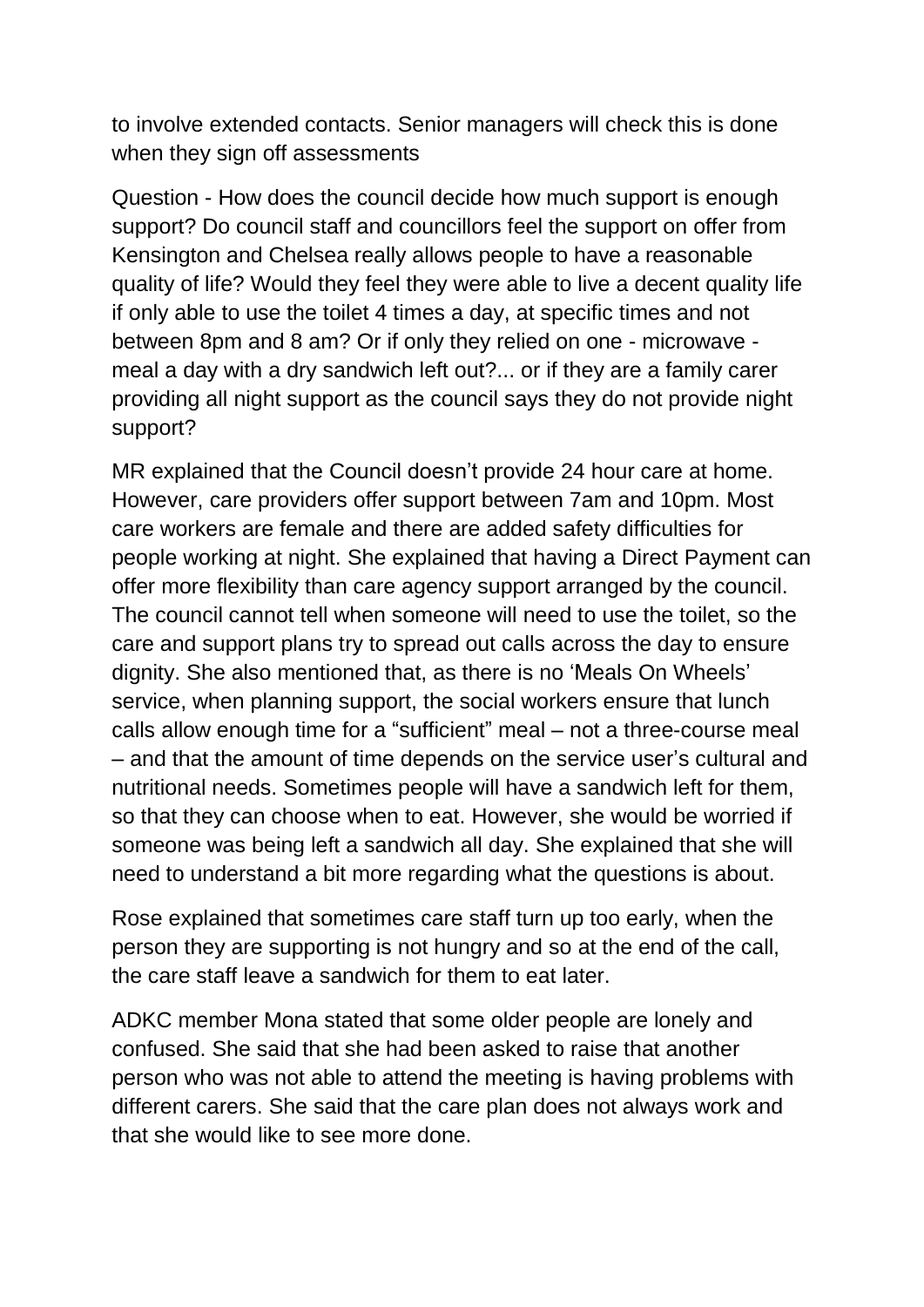Tolive asked for clarification on overnight care and nutrition and how providers meet those needs.

MR explained that a person must have assessed needs – not wants which are not being met by other means and that the Council work in a financial framework to use funding efficiently. The Council does – very exceptionally - provide night time support. For example when it is 'end of life' support, when someone needs turning at night or when they are being discharged from hospital and need to re-adjust to having periods alone. The Council work in conjunction with health colleagues to see if the NHS should pay for the support through the Continuing Healthcare scheme.

ADKC member Christina A asked how the council ensure that the care providers do what the Council contract them to do.

SR explained that the Commissioning Team meet with agency staff. Agency managers should carry out a certain number of spot checks per month to ensure that care staff are following Care Plans. Care workers have the Care Plans of all of the clients that they visit and log what is done. Service users can let the Council know if there are discrepancies. The Homecare Monitoring Team follow-up and if a client is not able to report back, professionals such as the district nurse, GP or 'My Care, My Way' worker will also report back.

MR explained that there is an annual Care Review system in place, when people are asked whether their care and support is working. People can also contact the Complaints Team who will investigate whether they are receiving quality of care. MR confirmed that around 80% of the feedback about Care Agencies comes from people using the service or their relatives, with the remainder coming from professionals.

WS explained that, as a result of the review, SR sometimes asks to look at the quality of service, or at missed visits. In these cases, the council asks that agency managers go out. Sometimes, the expectation of what the agency will do is higher than is possible in the time allotted or than that which is outlined in the care plan. There are continuous quality assurance meetings with the care agencies, so matters are improving and the council will try to offer alternative agencies or suggest a Direct Payment.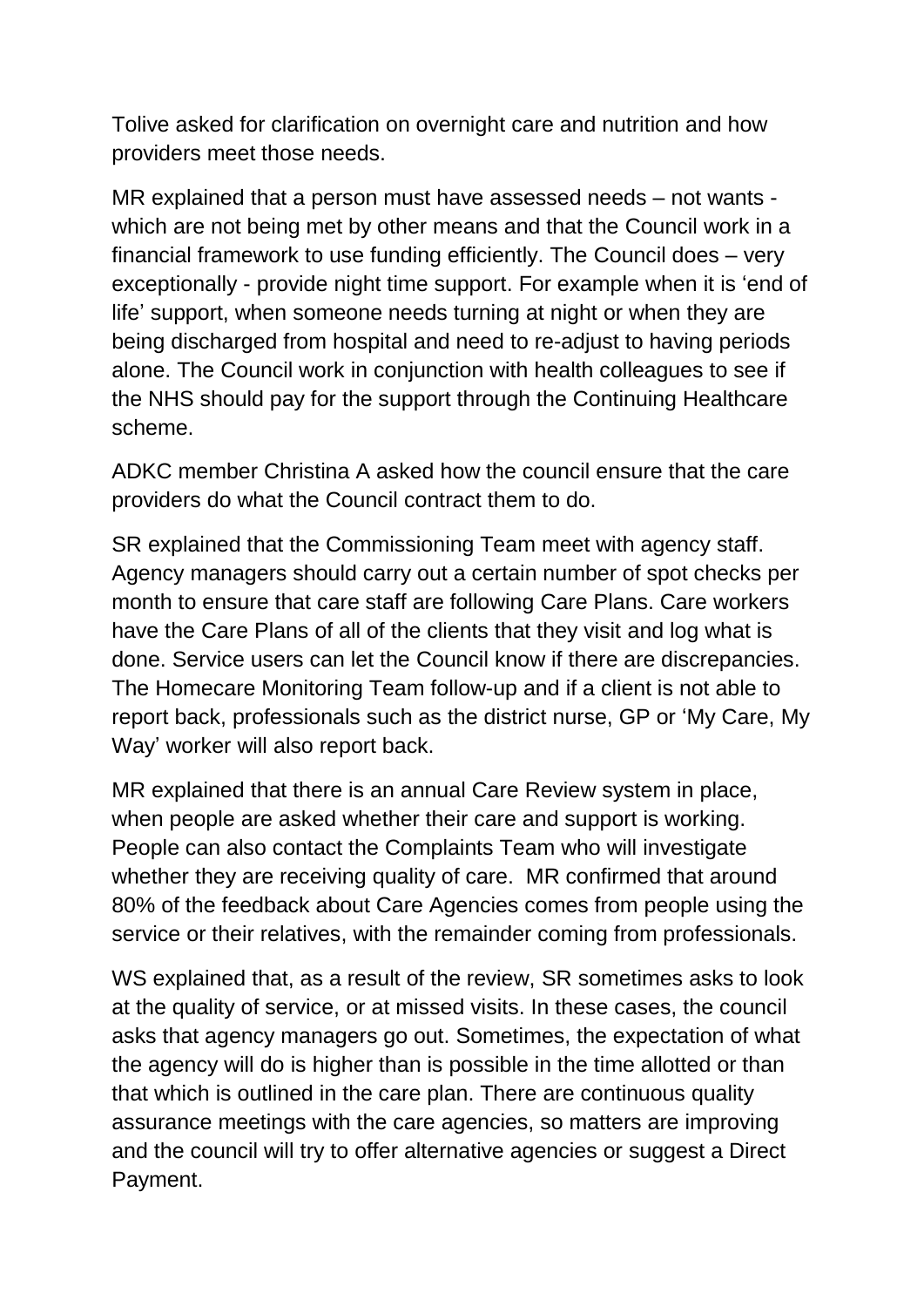Christina explained that she has 14 agency log books but has never received unannounced visits to check, even though she has reported difficulties. She suggested that social services should directly check what is happening in the field (for example by social workers carrying out spot checks) and that it is not always appropriate to rely on agency managers to provide feedback when there are complaints against their service. If one person goes without dinner due to a missed visit, the system has failed. She asked whether the Council would work with service users to improve the system.

JR asked how the Council will work with people who use services.

MR explained that, as well as the Commissioning Team, Carewatch can also be part of the quality assurance process. So people can also contact them. The Council will look into how to improve people's ability to feedback. She reminded everyone that there is a complaints process and a review process, so people can say whether support is working. She also mentioned the Local Account Group – a group of residents – these are the forums that already exist for residents to feed into quality assurance. MR agreed to take back feedback from the Question Time meeting to commissioners.

Attendee, Letitia V, mentioned difficulty finding decent care staff and commented that they are underpaid and under-trained and/or lack motivation.

SR explained that there is a shortage of care workers in London and the UK and that care agencies are currently undertaking a recruitment drive. The Council is doing everything it can to support recruitment and commissioners are meeting agencies to ask what training is being provided. She said that the Council continues to provide the best quality care for the best value for money.

DB made a commitment to use the questions and comments from the meeting to develop an implementation plan for staff

Question Can the council provide a list of what people CAN use their personal budgets for? Actual items, equipment and services – not just a list of topics? We are supposed to beallowed to use it in a flexible (and innovative) way – not only to pay from care from a person - so why are we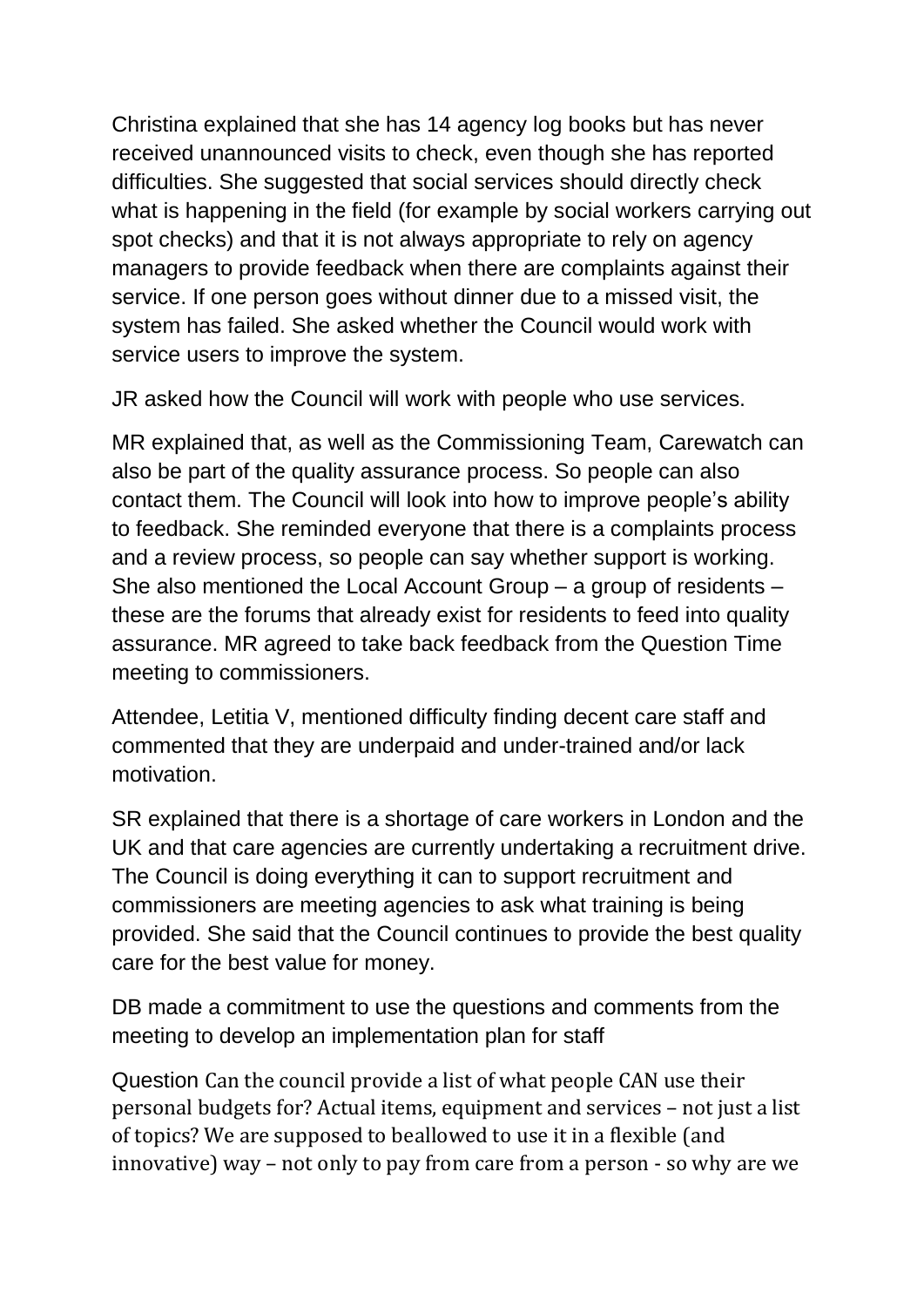only given a choice of a using a care agency or employing a Personal Assistant?

DB explained that requests are dealt with on a case-by-case basis.

PB added that the council has not set up a way for a PB to be used to buy equipment, as a lot of equipment is available at no cost from the Council's supplier, Medequip. They consider requests to use a PB for equipment that is not 'standard stock' on a case-by-case basis.

ADKC member Bruno responded saying that people don't want to wait until the review to find out what the money can be spent on. People need guidance or a framework in order to think about this.

SR explained that the Support Plan is very clear about what you can spend the DP on. People can contact duty or their allocated social worker to get permission, if they would like to spend their Direct Payment in a different way.

ADKC member, Steph V. agreed that disabled people need guidelines. It would be good to have a list, so that people can understand the possibilities of what can be in the support plan. She explained that during her transition from Children to Adult Services, the Support Plan was very flexible. For example, it included having a haircut once a month. However, now she is with Adult Services, she doesn't even know what she can suggest. She asked whether Social Services keep records of the numbers of people who use their budgets for different options, as this could provide a good guide.

DB confirmed the need to review the DP guidance and to have some case studies to give an idea of other options for people's support. He said he would like to co-produce this guidance with DP recipients.

JR said he thought that ADKC's PB user group would be happy to get involved.

## The way forward:

JR explained that it had not been possible to get though all of the responses submitted by the council at this meeting and proposed that